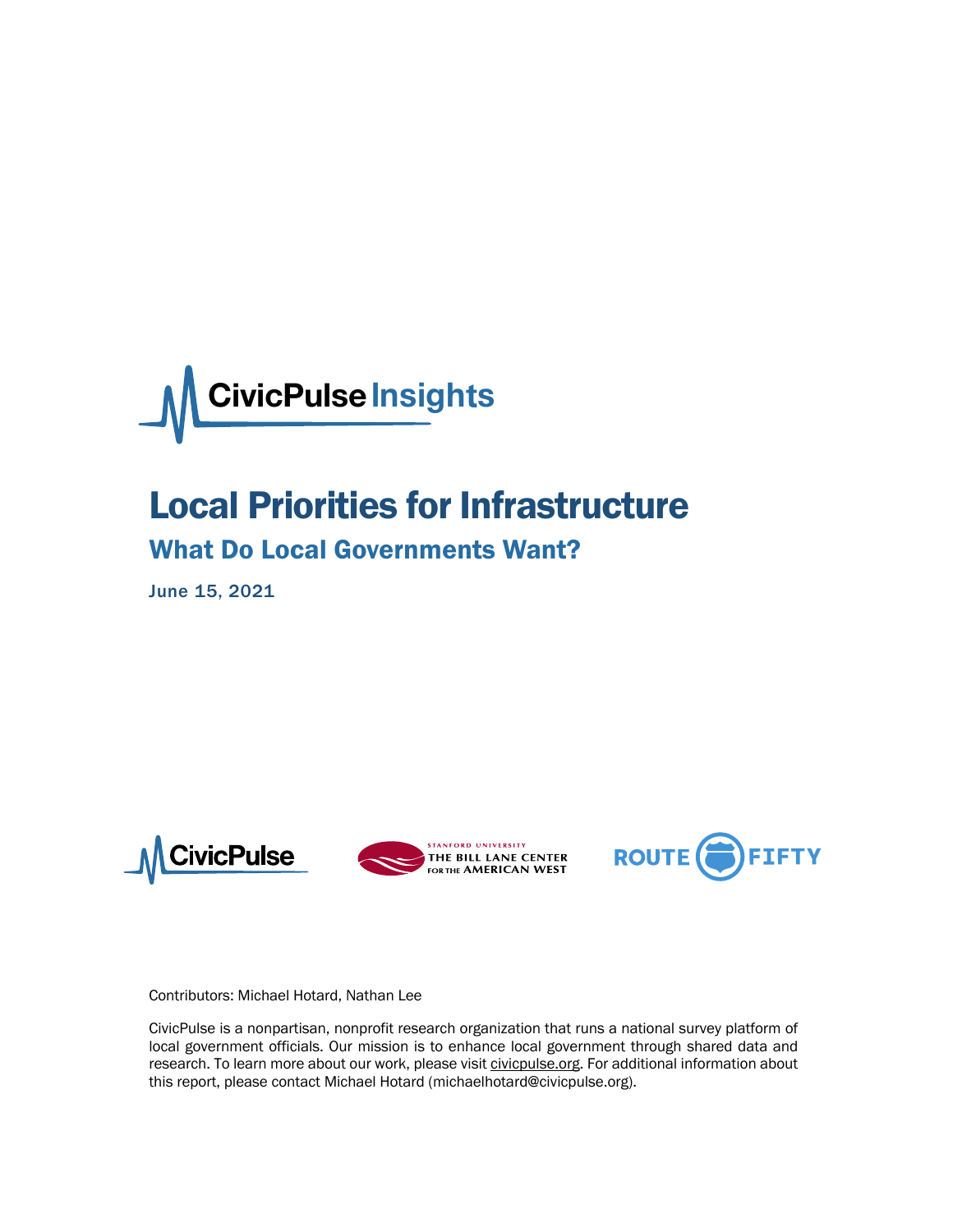## Executive Summary

Local governments are responsible for a large share of infrastructure spending in the United States, but leaders at the local level have been relatively absent from the ongoing discussions in Washington about a possible infrastructure bill. CivicPulse surveyed 413 elected policymakers from counties, cities, and townships across the United States to ask what they thought should be included in any potential infrastructure bill, as well as what issues they considered important when thinking about infrastructure projects. The key takeaways are:

- Support was highest for funding for roads and bridges, as well as water and wastewater (93% and 83% favored the inclusion of these in any infrastructure bill).
- Funding for the electricity grid and broadband also had high levels of support, each with 73% of policymakers favoring their inclusion in an infrastructure bill.
- The majority of local policymakers also favor a bill that would include funding for ports, public buildings, clean energy, affordable housing, and homecare and elderly care.
- Policymakers from larger cities are more likely to support investments in ports (airports, ports, and waterways) and mass transit than their counterparts in smaller jurisdictions.
- Democrats and Republicans are split on their support for including funding for clean energy and electric car infrastructure.
- The top issues that local policymakers consider for infrastructure projects are public safety, business development, and quality of life.
- 40% of policymakers believe that racial equity and economic inequality are very important issues when considering an infrastructure project, but this view is divided along party lines.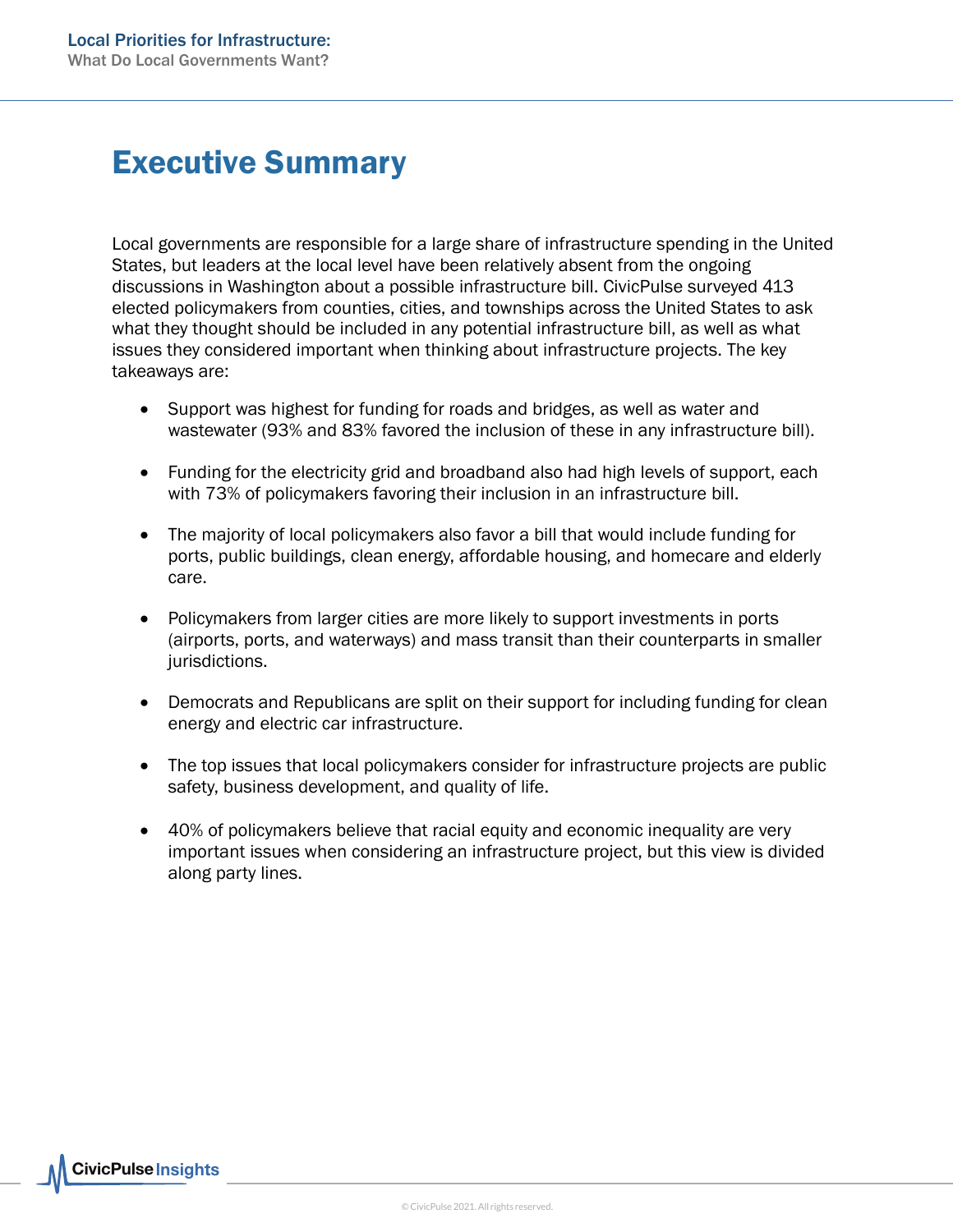# **Table of Contents**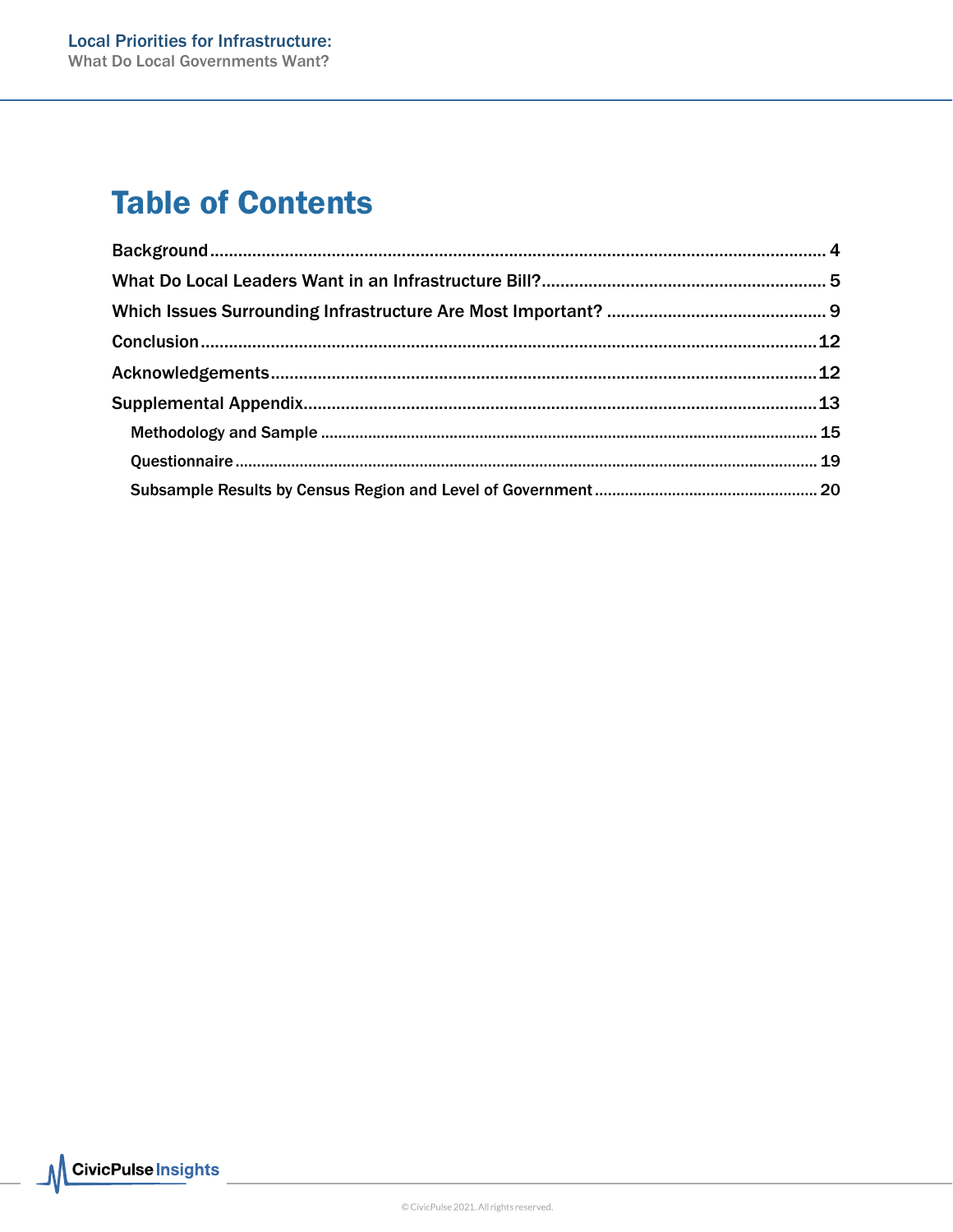# <span id="page-3-0"></span>**Background**

Local and state governments in the United States spend hundreds of billions of dollars on infrastructure costs each year.<sup>1</sup> This amount includes capital spending for new projects, as well as the operation and maintenance costs for existing infrastructure. Since the 1970s, the share of public spending by the federal government has decreased, while spending by state and local governments has increased.

In the first half of 2021, the federal government has considered passing an infrastructure spending bill that would pass billions or even trillions of dollars into American infrastructure projects.2 Much of this funding would likely make its way to local governments to plan and implement the projects. As of the beginning of June 2021, the details of any possible legislation are still being debated. The Biden administration has outlined several options for its plan and continues to seek bipartisan support for some version of an infrastructure bill. Congressional Republicans have offered their own plans, usually covering a narrower scope of projects and providing less overall funding.

To understand the priorities of the elected officials who will be making many of the actual decisions around how and where to spend the funds, CivicPulse conducted a national survey in May 2021 of 413 policymakers from counties, cities, and townships with populations of 1,000 or more. Their answers help us better understand the on-the-ground needs of the officials who plan and maintain a large share of America's infrastructure.

<sup>2</sup> Factbox: Republicans vs. Biden: What's in their infrastructure plans? Reuters. May 2021. https://www.reuters.com/business/autos-transportation/republicans-vs-biden-whats-their-infrastructure-plans-2021-04-22/



<sup>1</sup> Public Spending on Transportation and Water Infrastructure, 1956 to 2017. Congressional Budget Office. October 2018.<https://www.cbo.gov/system/files/2018-10/54539-Infrastructure.pdf>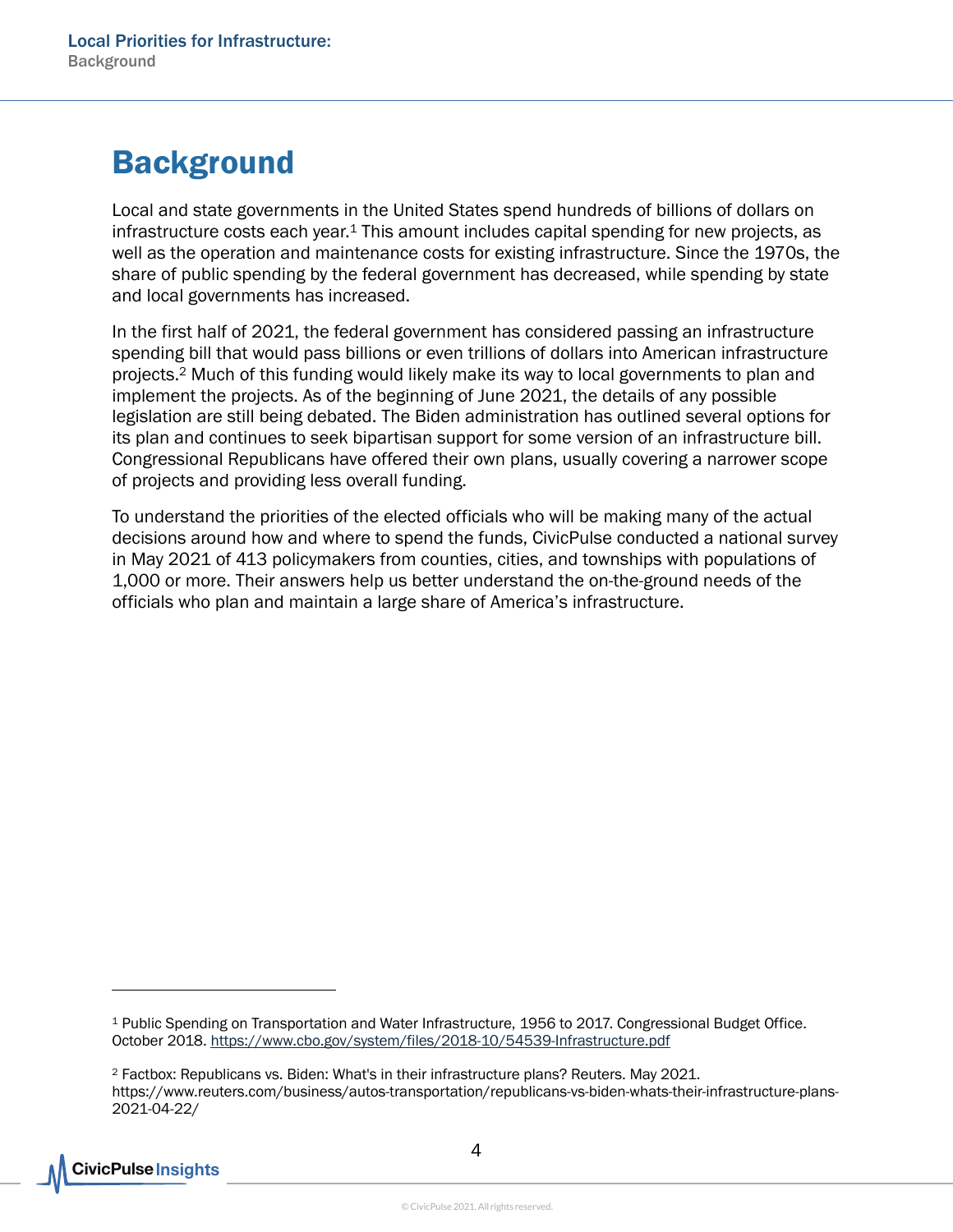# <span id="page-4-0"></span>What Do Local Leaders Want in an Infrastructure Bill?

What should be included in a new infrastructure spending bill? Elected leaders in Washington are discussing the level of funding and the scope of a possible bill. However, much of the funding will be spent by local governments around the country who build and maintain infrastructure projects in their communities. We asked elected local policymakers directly – which items would they favor or oppose having included in a new infrastructure spending bill.

The survey found that most items are supported by local policymakers. Only two areas (mass transit and electric vehicle infrastructure) had less than 50% of policymakers expressing support for their inclusion in a potential bill. Furthermore, no area received stated opposition from more than 30% of respondents. These results show that many local policymakers favor a wide-reaching bill, and few seem actively opposed to it.

### Infrastructure Bill



For each of the following items, would you favor or oppose the inclusion of funding in a new infrastructure bill?

Source: CivicPulse (May 2021)

Figure 1: Infrastructure Bill Provisions. Bars show the percentage of local policymakers that favor or oppose the inclusion of an item in potential infrastructure bill.

The area with the strongest level of support was roads and bridges (94%) followed closely by water and wastewater (87%). The next two areas with the highest levels of support were the electricity grid (73%) and broadband internet (73%). Historically, the three infrastructure areas where local governments spend the most have been electric power, roads, and water,

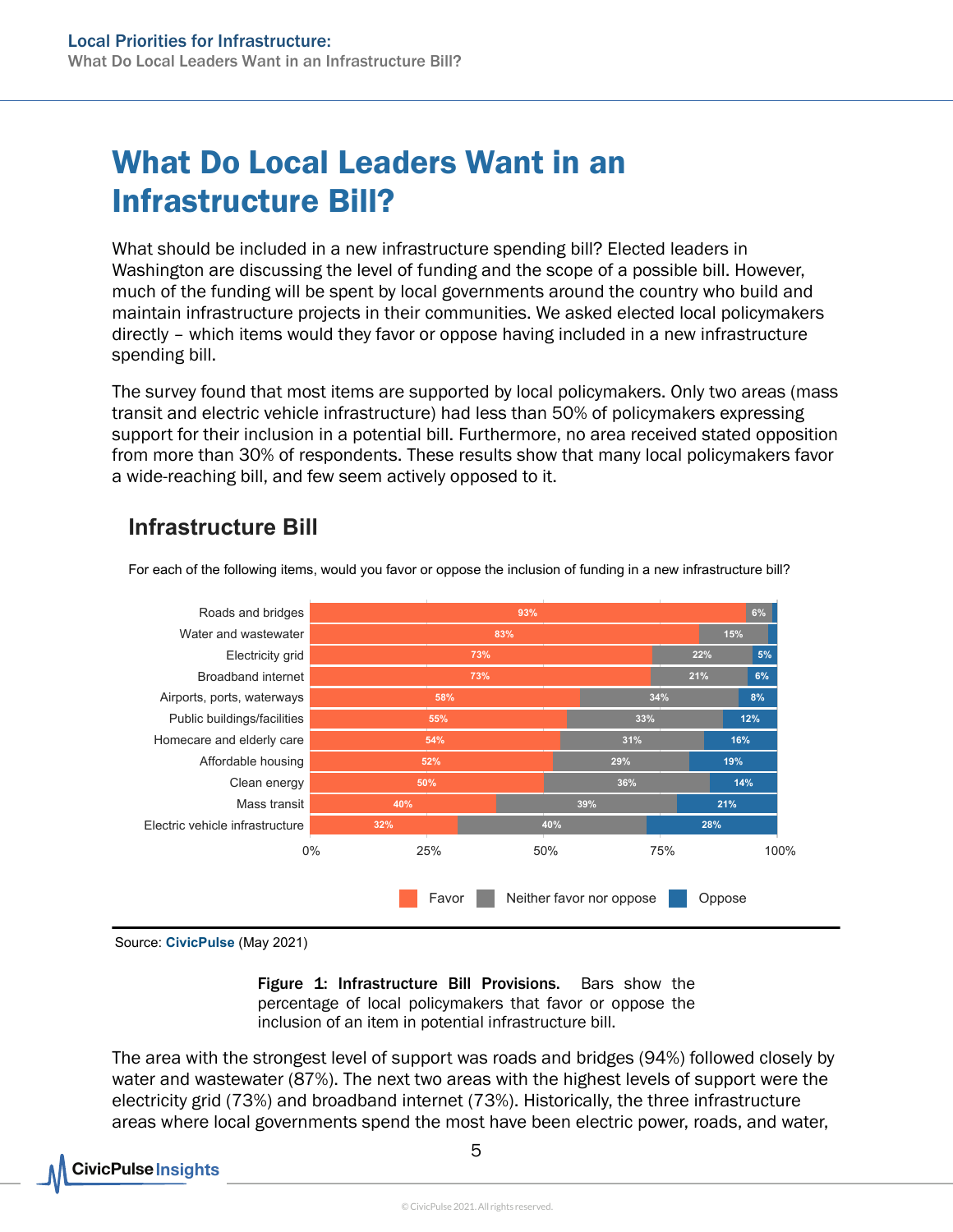so it makes sense for support to be strong for these areas.<sup>3</sup> Furthermore, the American Rescue Plan, passed in March 2021, will provide billions of dollars to state and local governments and specifically allows governments to "make necessary investments in water, sewer, or broadband infrastructure."<sup>4</sup> Support for transportation projects seems to be one of the few areas where there is bipartisan agreement for inclusion in a new spending bill. While it may be getting less attention in some discussions around infrastructure, improvements to the electricity grid have been included in various versions of a potential infrastructure bill, and the survey results show that improving the electricity grid has strong support among local elected policymakers.



### Infrastructure Bill by Population Size

For each of the following items, would you favor or oppose the inclusion of funding in a new infrastructure bill?

Source: CivicPulse (May 2021)

Figure 2: Infrastructure Bill Provisions by Population Size. Bars show the percentage of local policymakers that favor or oppose the inclusion of an item in potential infrastructure bill.

**CivicPulse Insights** 

<sup>3</sup> Chen, Can and Bartle, John R., "Infrastructure Financing: A Guide for Local Government Managers". January 2017. Public Administration Faculty Publications. 77. https://digitalcommons.unomaha.edu/pubadfacpub/77

<sup>4</sup> American Rescue Plan Interim Final Rule. May 2021. https://www.federalregister.gov/documents/2021/05/ 17/2021-10283/coronavirus-state-and-local-fiscal-recovery-funds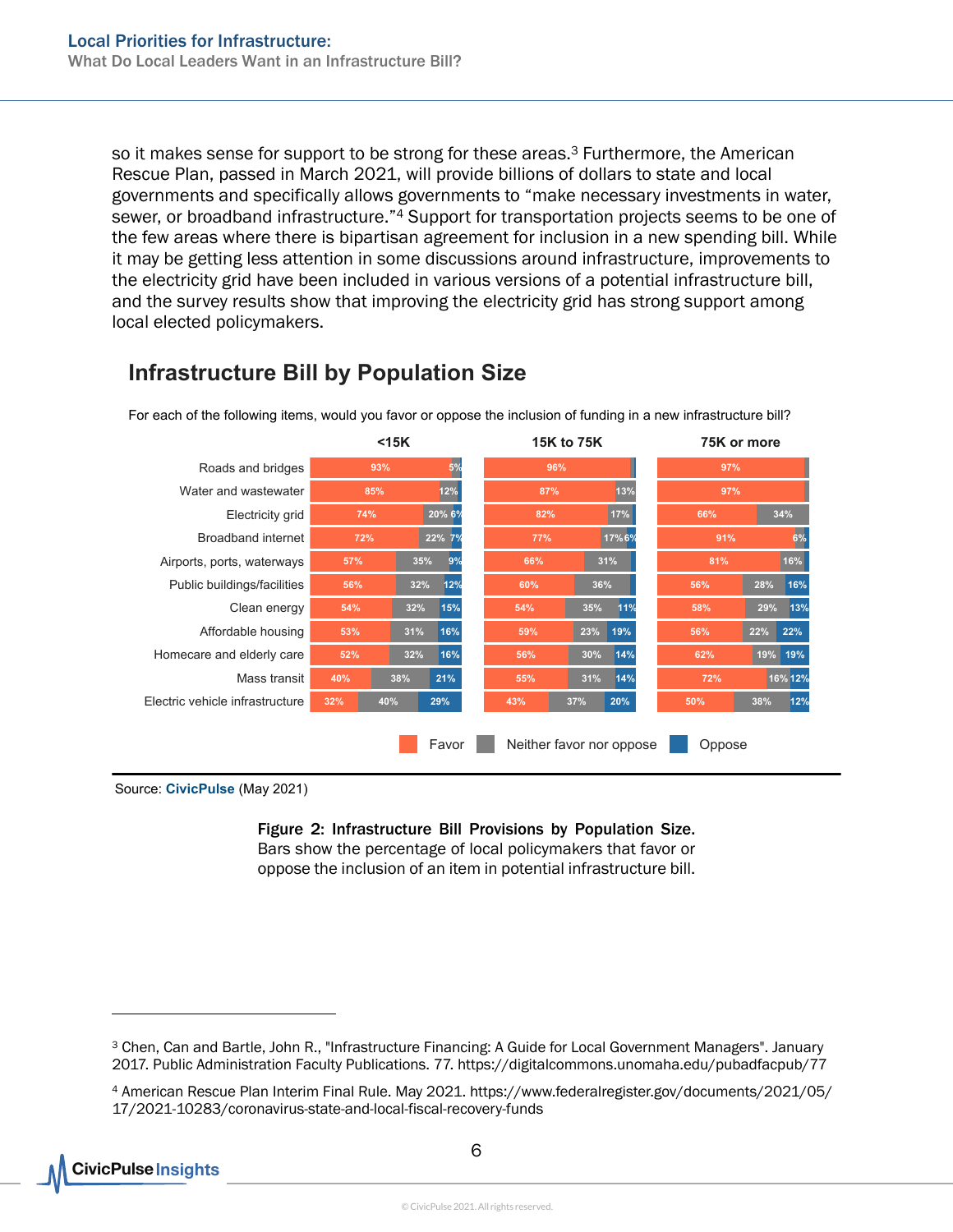The priorities for small, mid-sized, and large jurisdictions looks similar in many ways, but there are some noticeable differences. The top two priority areas remain the same regardless of population size: roads and bridges and water and wastewater.

There were changes in the levels of support for some other areas, especially among policymakers who serve areas with populations above 75,000 people. These policymakers were more likely to favor funding for broadband internet; airports, ports, and waterways; and mass transit. Each of these areas received 20 percentage points more support in larger population areas than smaller population areas. Larger population areas are more likely to have networks of mass transit, airports, and other ports, so these differences may reflect the differences in the needs of the community that a policymaker is serving.



### Infrastructure Bill by Party of Respondent

Source: CivicPulse (May 2021)

Figure 3: Infrastructure Bill Provisions by Party of Respondent. Bars show the percentage of local policymakers that favor or oppose the inclusion of an item in potential infrastructure bill.

Since the spring, the focus of much of the national discourse on the new infrastructure bill has been on efforts for a bipartisan compromise that would allow the Biden administration to pass a bill with support of Congressional Republicans. When the results of the survey of local policymakers is broken down by partisanship, the findings mirror what is occurring in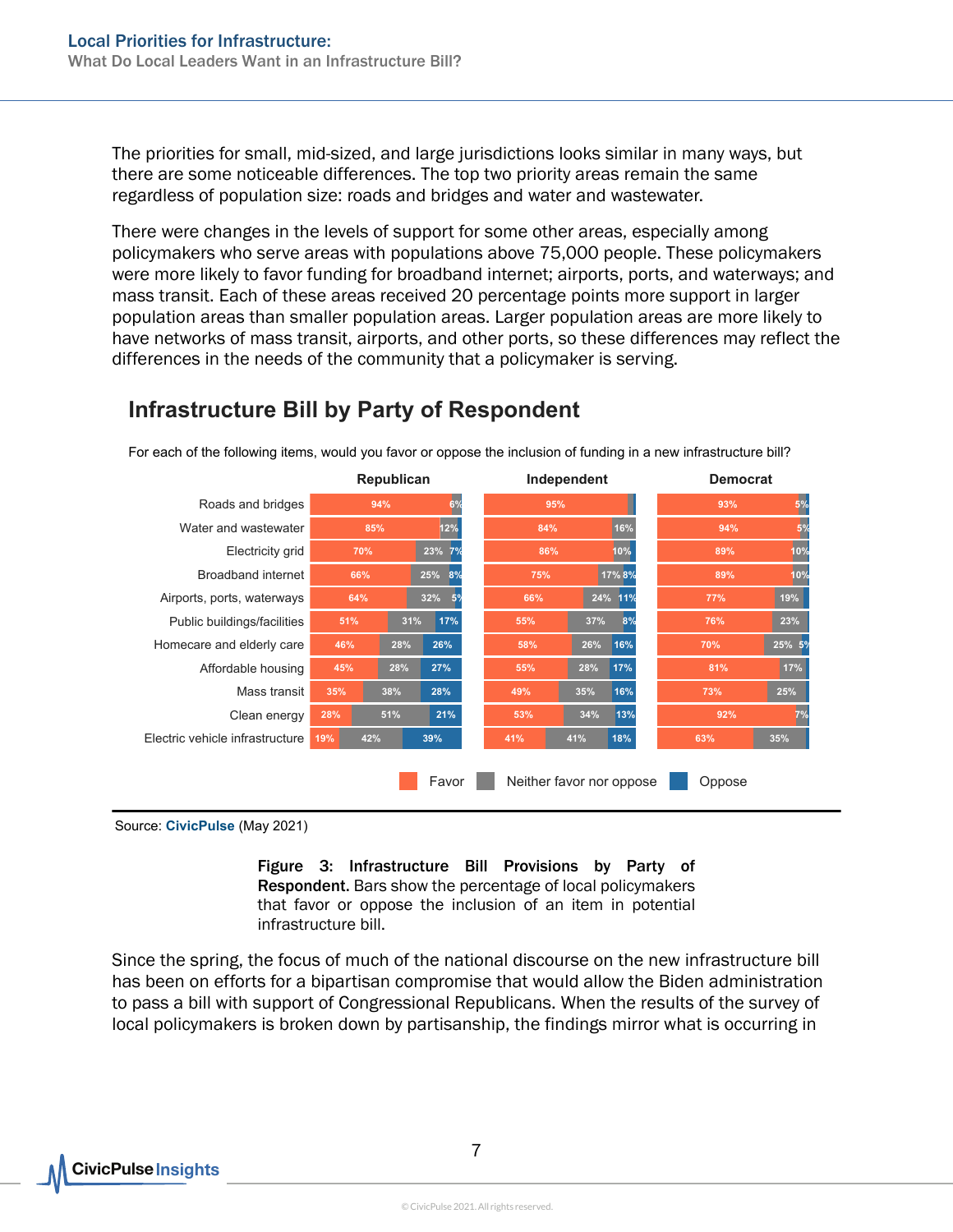the national discourse.<sup>5</sup> While there is consensus among the top items - again roads and bridges and water and wastewater receive the highest levels of support from Republicans, Independents, and Democrats — there is disagreement on other items.

Overall, Democrats are much more likely to express support for all the suggested areas; Republicans are much more likely to oppose specific items, especially some areas that may not meet the more traditional definition of "hard" infrastructure — including homecare and elderly care and affordable housing.

The biggest difference between parties was on clean energy, which is supported by 91% of Democrats but only 27% of Republicans. Independents split the difference with 53% favoring it. Among Republicans, 40% oppose funding for electric vehicle infrastructure, compared to 19% that support it. This is the only item for any subgroup where the opposition is larger than the support. Electric vehicle infrastructure is also the least supported feature for Democrats, although most of them would still favor its inclusion in the bill.

<sup>5</sup> Respondents were asked whether they thought of themselves as a Republican, Democrat, Independent, or Other party in a survey question.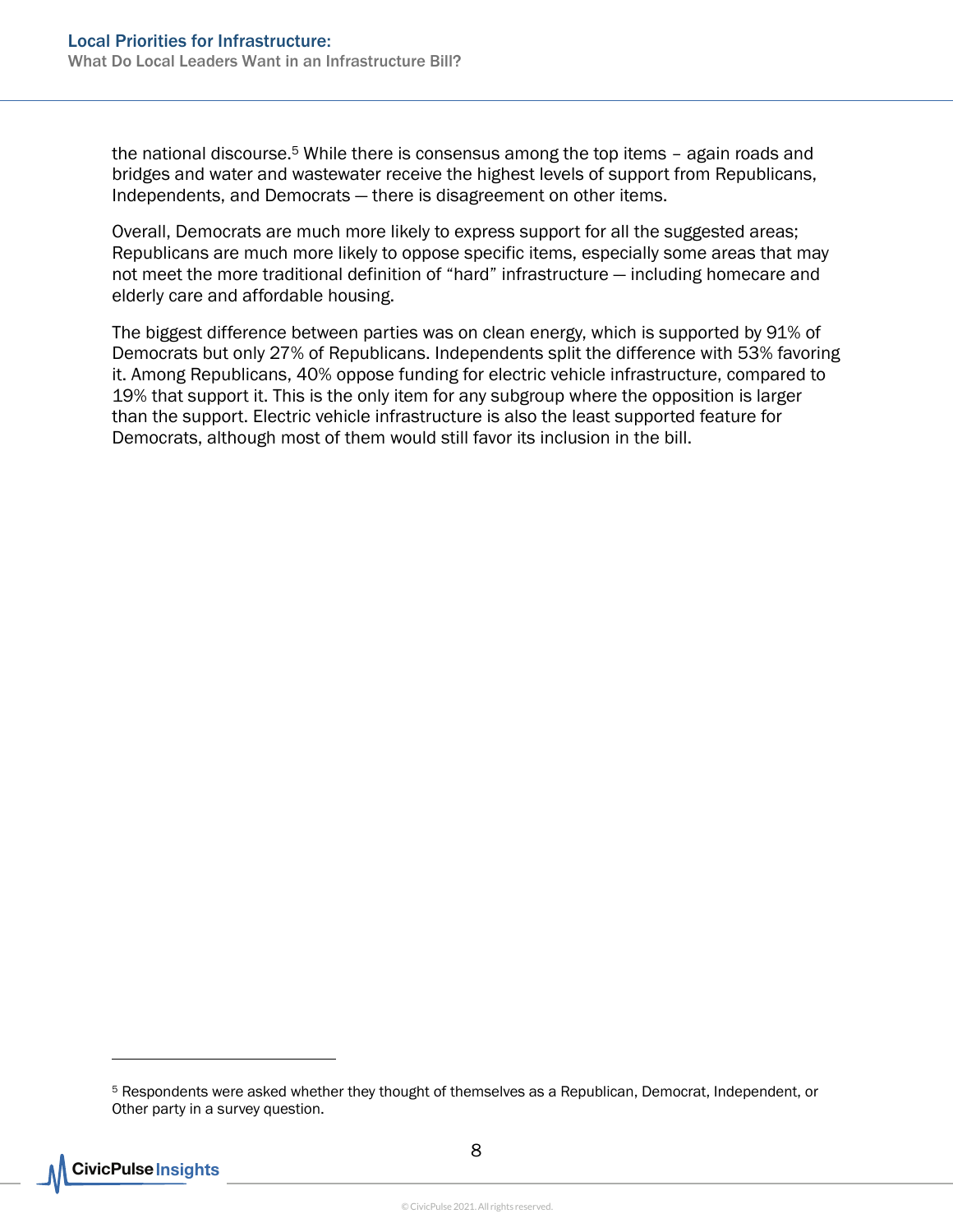## <span id="page-8-0"></span>Which Issues Surrounding Infrastructure Are Most Important?

Even if a new infrastructure bill does not make it to the President's desk, infrastructure remains a core priority for local governments. Many local governments reported that they were pausing capital investments in 2020 due to projected revenue shortfalls caused by the pandemic and recession.6 Now that they have clearer trajectories for revenue and expenditures for upcoming fiscal years, they may be more likely to restart projects. Governments also received an influx of funds from the American Rescue Plan, which is sending billions of dollars to state and local governments. In short, the current circumstances create a favorable environment for new infrastructure projects. In order to understand their decision-making process around possible projects, CivicPulse asked policymakers which issues they consider important when thinking about infrastructure projects.

Infrastructure projects can have an impact on a range of issues in a community. When thinking about infrastructure



#### Infrastructure Policy Priorities

generally, how important do you consider its impact on each of the following areas?

Source: CivicPulse (May 2021)

Figure 4: Infrastructure Policy Priorities. Bars show the percentage of local policymakers that believe an issue is very important, somewhat important, or not important at all when thinking about infrastructure.

<sup>6</sup> COVID 19's Impact on County Finances and Implications for the U.S. Economy. July 2020. National Association of Counties. https://www.naco.org/sites/default/files/documents/Analysis-of-COVID-19s-Impacton-County-Finances-and-Implications-for-the-US-Economy.pdf

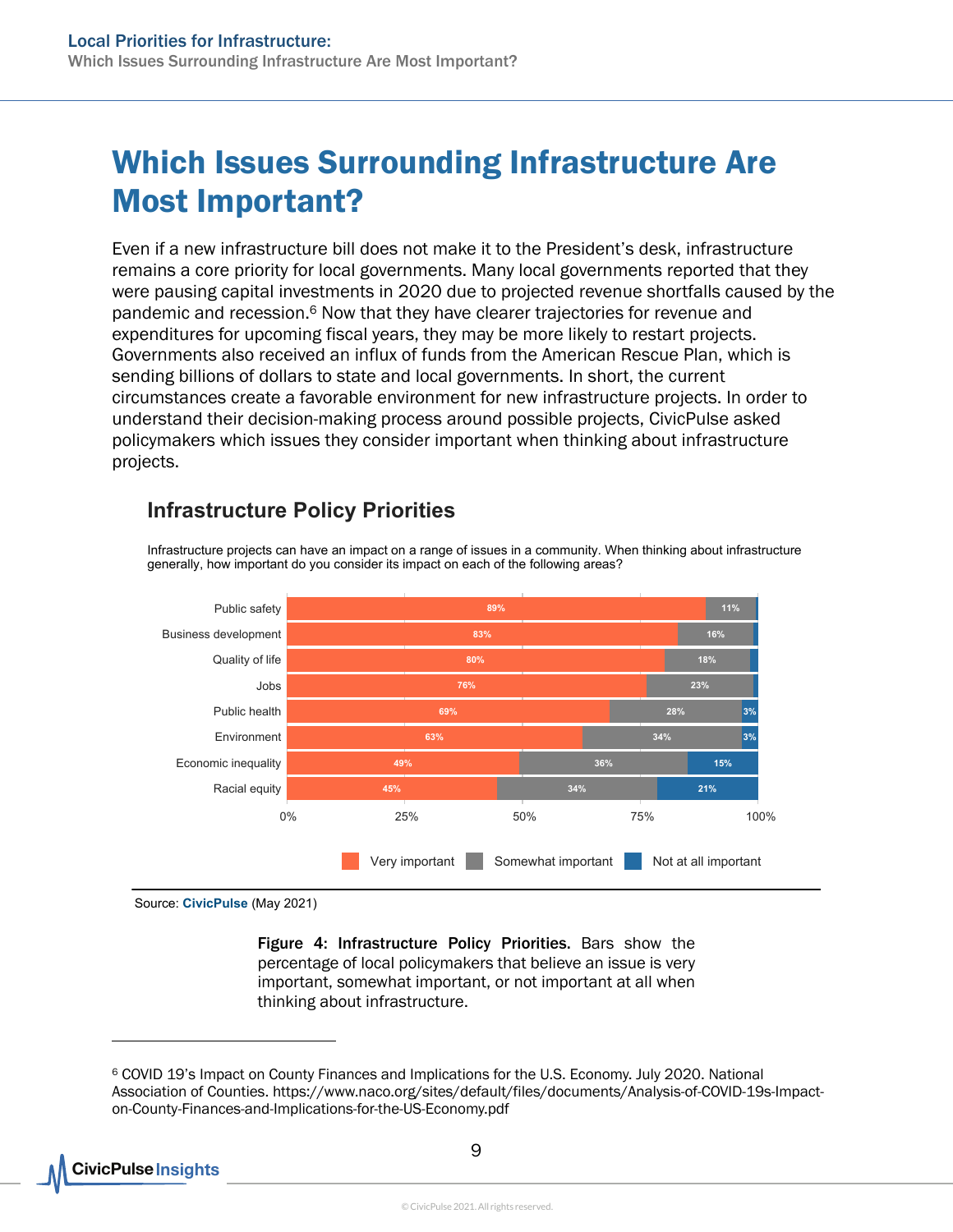Policymakers said that most of the issues listed in the survey were either "very important" or "somewhat important." However, the issue that that was mostly likely to be considered very important was public safety, followed by business development, quality of life, and jobs. The next items were public health and the environment. And the two areas least likely to be considered important were economic inequality and racial equity. Fewer than 50% of respondents said that those social areas were very important and at least 15% or roughly 1 in 7 said they were not important at all.

When we looked at the policy priorities by population size, there were some differences, but the top four priorities remained the same. For larger cities, business development and jobs were seen as the top two priorities, while public safety and quality of life were third and fourth respectively. In all places, business development ranked more highly than jobs, showing that policymakers distinguished between a contribution to the local economy and merely the creation of more employment opportunities.



### Infrastructure Policy Priorities by Population Size

When thinking about infrastructure generally, how important do you consider its impact on each of

Source: CivicPulse (May 2021)

#### Figure 5: Infrastructure Policy Priorities by Population Size.

Bars show the percentage of local policymakers that believe an issue is very important, somewhat important, or not important at all when thinking about infrastructure.

There were starker contrasts when policy priorities were broken down by the respondent's self-reported party. Collectively, Democratic policymakers reported that all of the listed areas were important to them, with each area being deemed very important by 70% or more of the respondents. Republican policymakers also said that most of the areas were very important, although the four areas that were considered very important by 70% or more of the

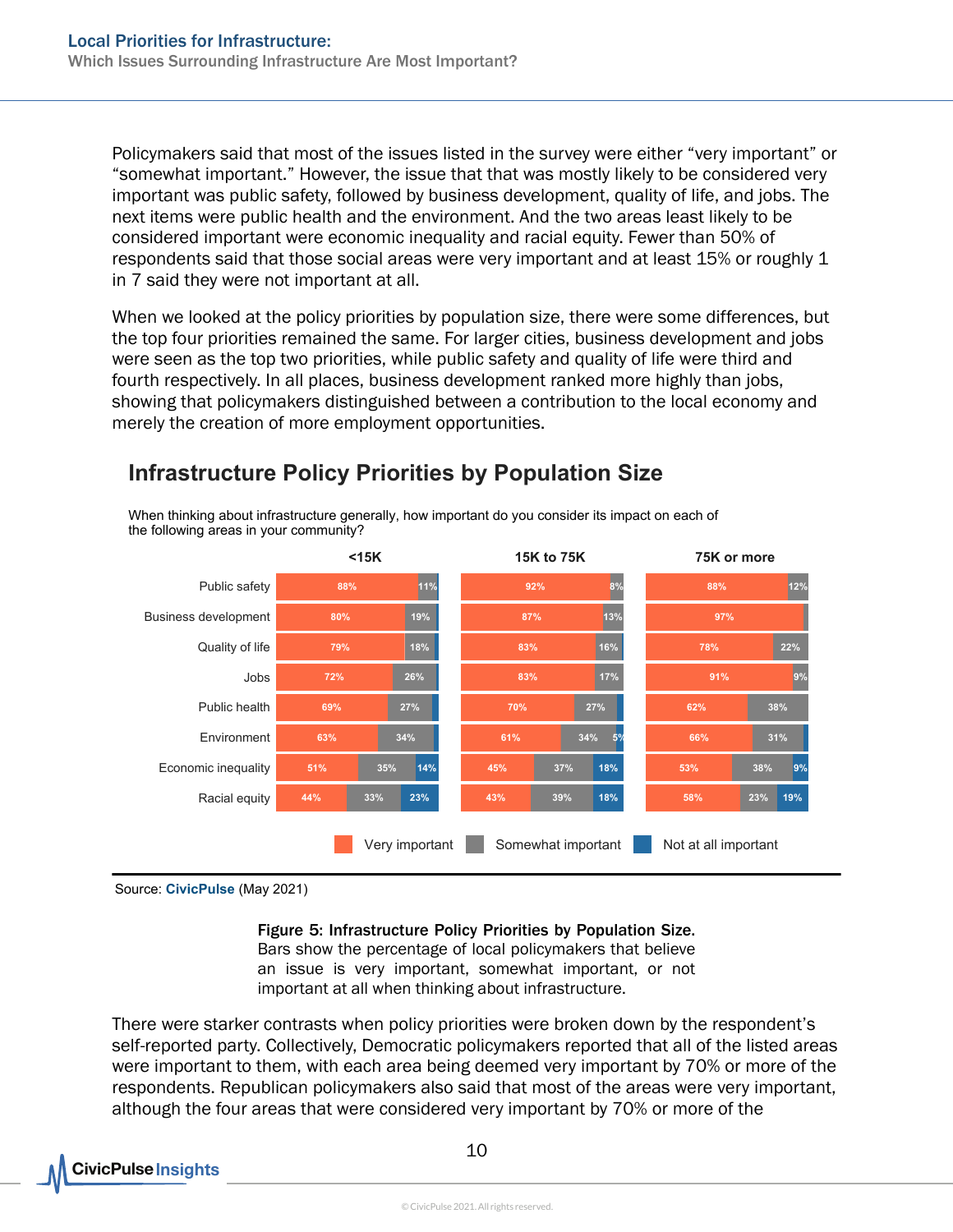respondents were public safety, business development, jobs, and quality of life. 60% considered public health very important, and 50% considered the environment very important. For both Republicans and Democrats, economic inequality and racial equity were considered very important by the fewest number of policymakers.

#### 85% 15% 66% <mark>28% 6</mark>% 76% 22%  $44\%$   $34\%$ 89% <mark>11%</mark> 49% 47% 5% 74% 24% 31% 43% 26% 75% 23% 55% 43% 73% 26% 41% 21%37% 86% 13% <mark>13%</mark> 53% 43% 76% 22% 47% 39% 13% 83% 16% 87% 13% 80% 20% 71% 27% 90% 10% 92% 8% 92% 8% 73% 25% Republican Independent Democrat Racial equity Economic inequality Environment Public health Quality of life Jobs Business development Public safety Very important Somewhat important Not at all important

## Infrastructure Policy Priorities by Party of Respondent

When thinking about infrastructure generally, how important do you consider its impact on each of the following areas in your community?

Figure 6: Infrastructure Policy Priorities by Party of Respondent. Bars show the percentage of local policymakers that believe an issue is very important, somewhat important, or not important at all when thinking about infrastructure.

Nearly all policymakers agree that public safety, business development, and quality of life are very important considerations regarding infrastructure. However, there is a division on whether to consider social factors such as economic inequality and racial equity. These have stronger support among Democratic respondents than Republican respondents. In the past few months, more attention has been given to whether infrastructure spending should be used to remediate economic and racial inequalities, some of which may have been exacerbated by past infrastructure projects. $7$  Not all lawmakers agree on whether this should be an important priority for future infrastructure spending.

Source: CivicPulse (May 2021)

<sup>7</sup> Biden Seeks to Use Infrastructure Plan to Address Racial Inequities. Jim Tankersley and Zolan Kanno-Youngs. New York Times. https://www.nytimes.com/2021/04/01/us/politics/biden-infrastructure-racial-equity.html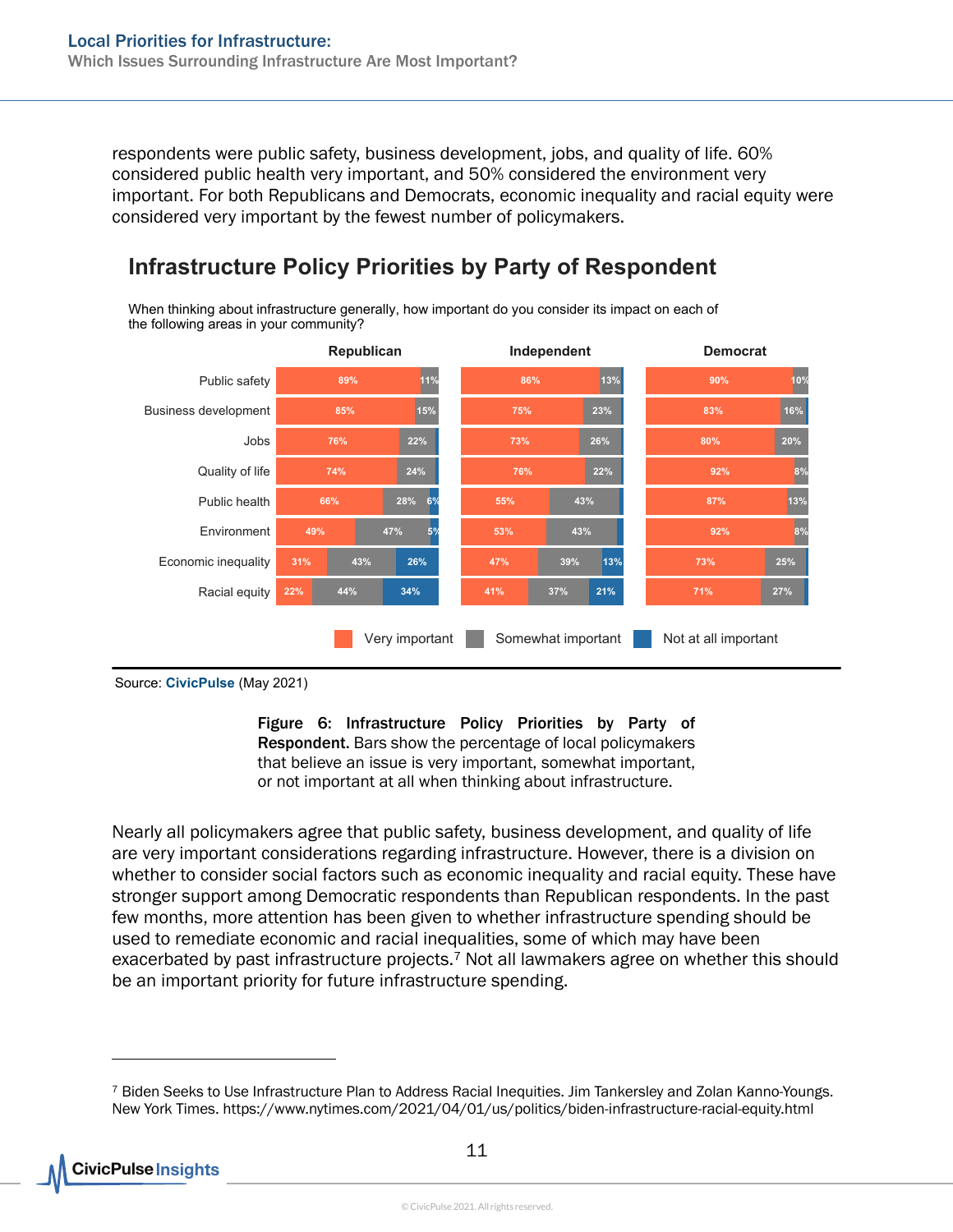# <span id="page-11-0"></span>**Conclusion**

Local governments have received billions of dollars in federal funding from the recent American Rescue Plan and may be set to receive billions more from a possible infrastructure bill. While Washington debates what is most needed in infrastructure, the two areas with the most support among local policymakers are roads and water projects, with the electricity grid and broadband being close behind them. Local policymakers also support the inclusion of funding for other areas in a new infrastructure bill, but there are some partisan differences especially around possible clean energy provisions.

When deciding on infrastructure projects, local policymakers must consider a number of factors, but the issues that are considered very important by the highest percentage of local policymakers are public safety, business development, and quality of life. More than half of policymakers also said that social factors such as economic inequality and racial equity were also very important.

## <span id="page-11-1"></span>Acknowledgements

CivicPulse would like to thank all of the people and organizations who contributed to the creation of this report. The Bill Lane Center for the American West at Stanford University provided financial support and assisted with the survey's contents. Power Almanac's contact list of local government officials provided the basis of the sample frame for the report. Route Fifty provided feedback on the context of the report. Finally, we thank all of the local government officials who participated in the survey for providing information about infrastructure priorities and for the service they provide to their communities.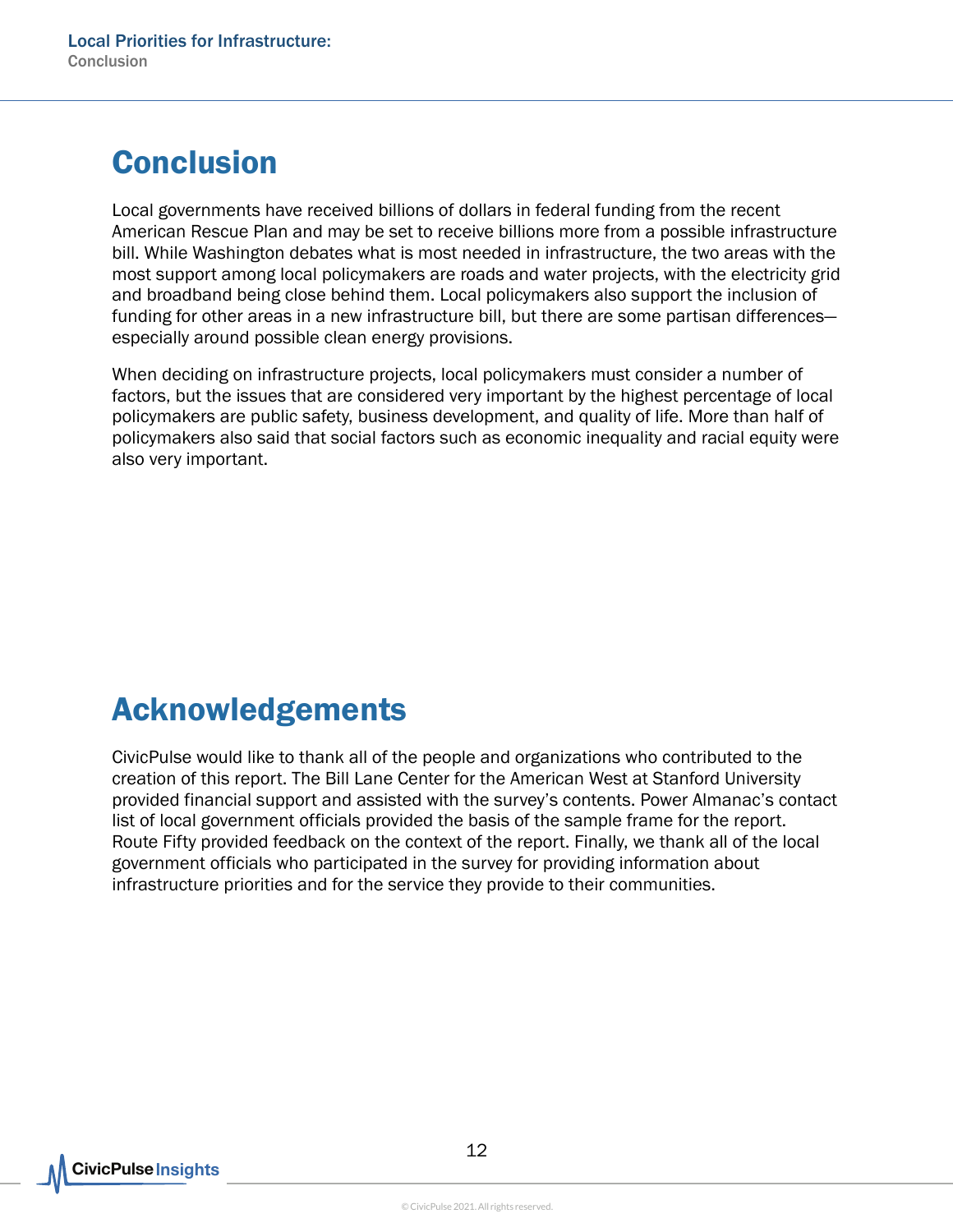

# Local Priorities for Infrastructure

## <span id="page-12-0"></span>Supplemental Appendix

This supplementary appendix contains information on the survey methodology, the questionnaire, as well as additional analyses for the CivicPulse report "Local Priorities for Infrastructure." It includes unweighted figures for each of the main figures in the main report. It also includes subsample analyses for each question discussed in the main report with breakouts for Census region and level of government.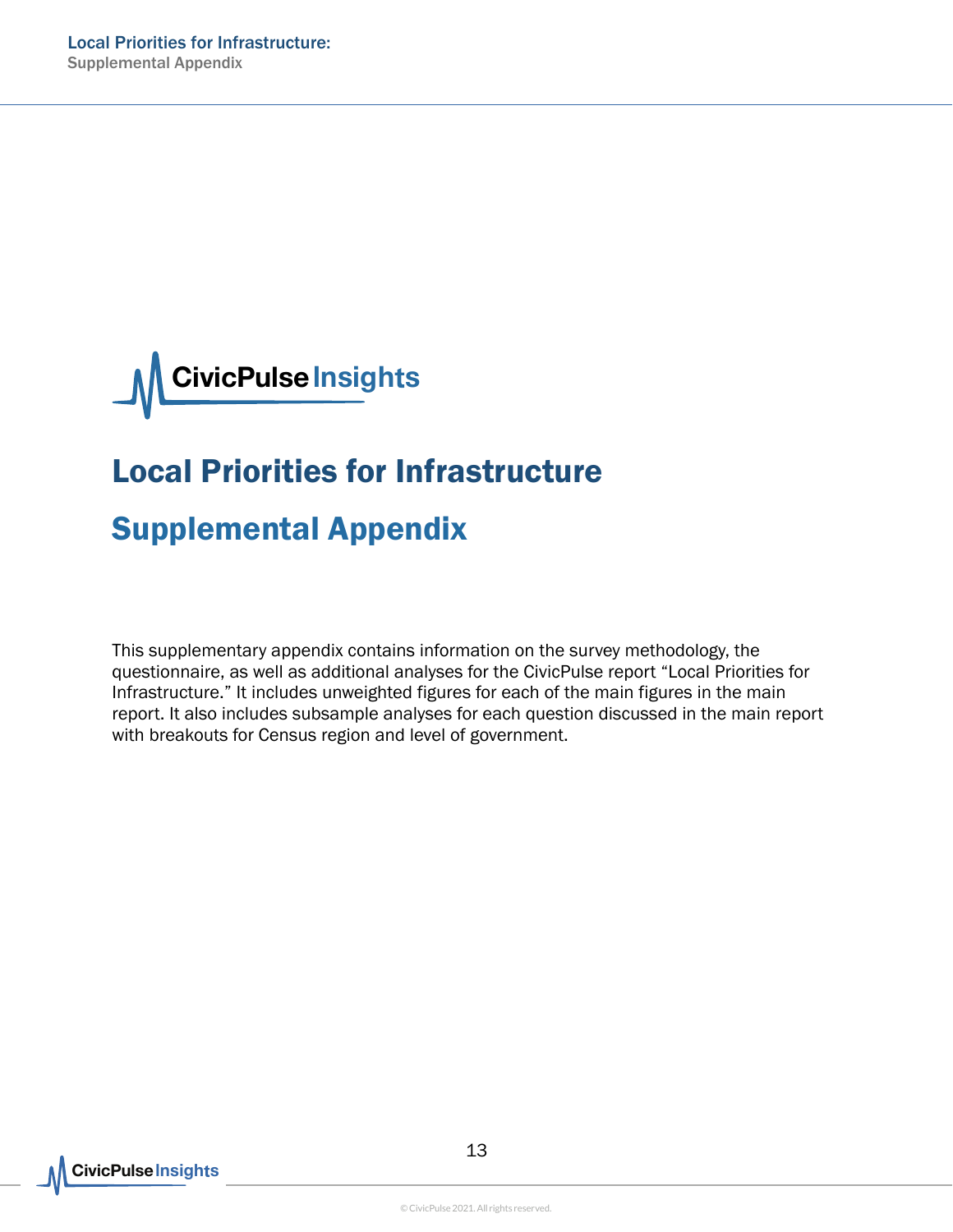| .23 |
|-----|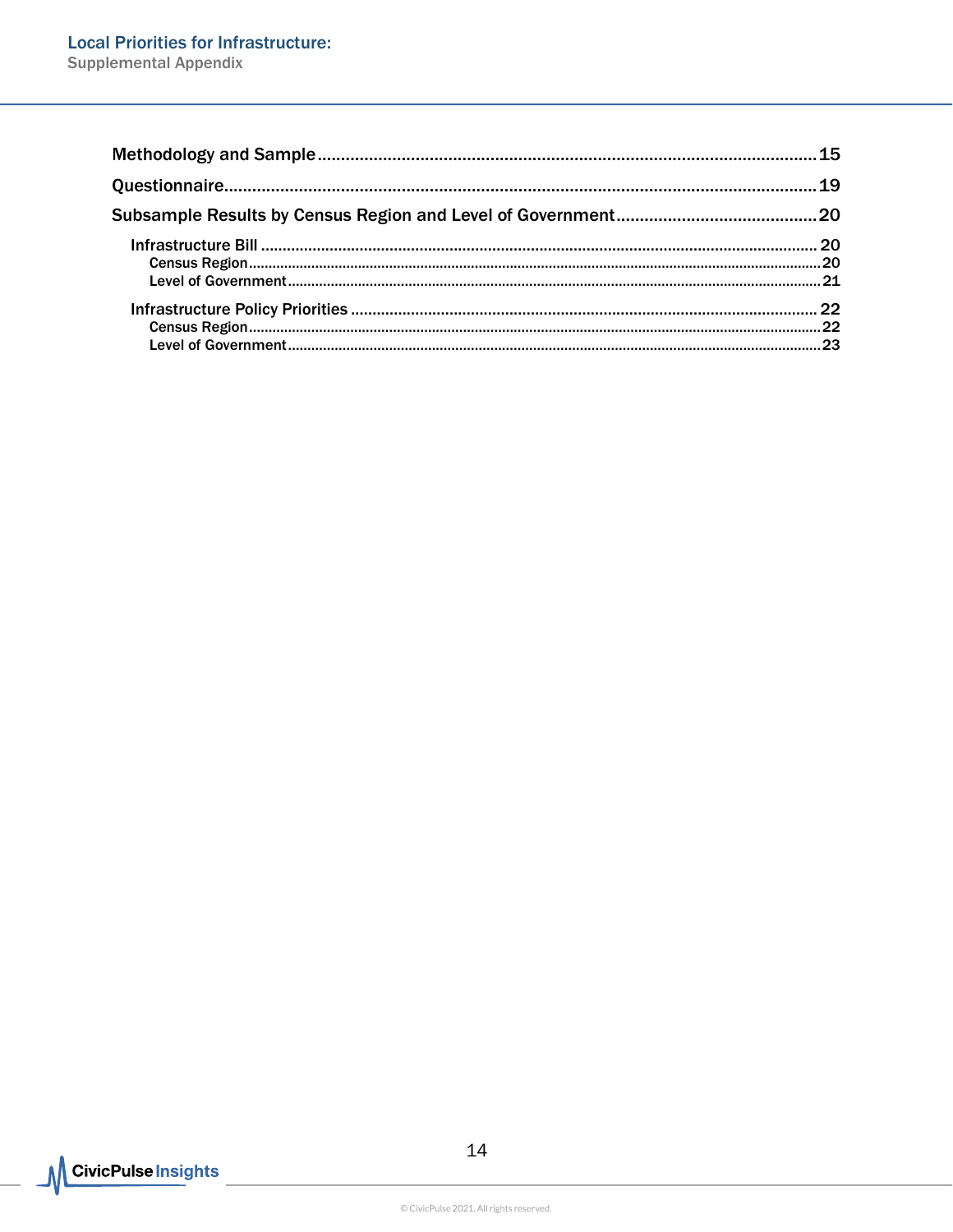## <span id="page-14-0"></span>Methodology and Sample

CivicPulse uses Power Almanac's continuously updated contact list of the appointed and elected officials associated with townships, municipalities, and counties in the United States with populations of 1,000 or more.

From this list, CivicPulse invited a random sample of top appointed officials and elected policymakers to complete a survey that included a module on infrastructure. (See Table A.1). CivicPulse sent two to three email invitations to the selected sample of local officials asking them to complete the survey. This report includes data from 413 respondents. The data was collected between May 7, 2021 and May 25, 2021.

|                               | Respondents |
|-------------------------------|-------------|
| <b>Top Elected Official</b>   | 103         |
| <b>Governing Board Member</b> | 310         |
| Total                         | 413         |

Table A.1: Survey Respondents by Position.

Table A.2: Survey Respondents by Level of Local Government.

|                       | Respondents |
|-----------------------|-------------|
| Townships             | 95          |
| <b>Municipalities</b> | 251         |
| Counties              | 67          |
| Total                 | 413         |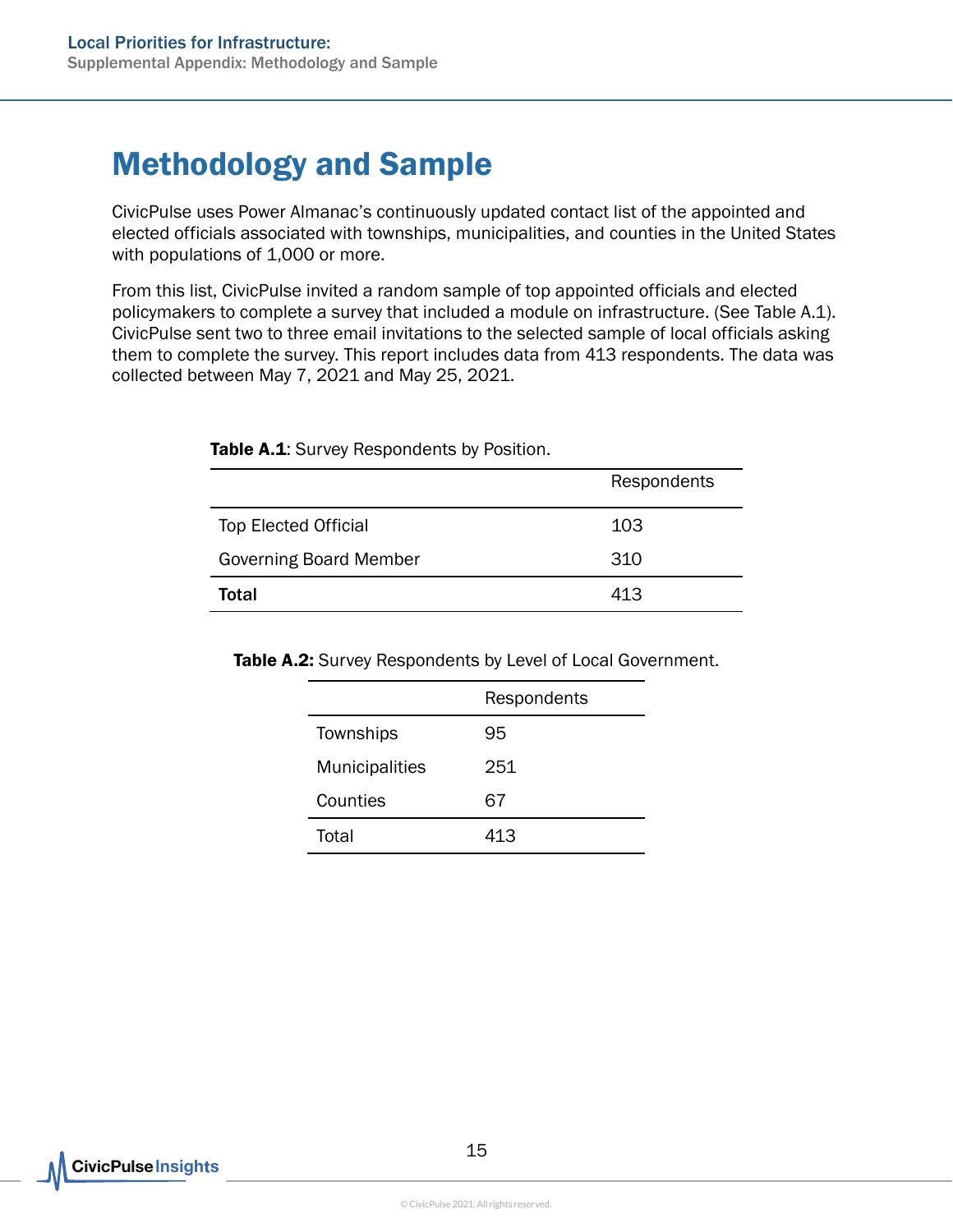|           | Respondents |
|-----------|-------------|
| Midwest   | 159         |
| Northeast | 102         |
| South     | 94          |
| West      | 58          |
| Total     | 413         |

#### Table A.3: Survey Respondents by Census Region.

Table A.4: Survey Respondents by Population Size of Area.

|                  | Respondents |
|------------------|-------------|
| Less than 5,000  | 271.        |
| 5,000 to 25,000  | 110         |
| More than 25,000 | 32          |
| Total            | 413         |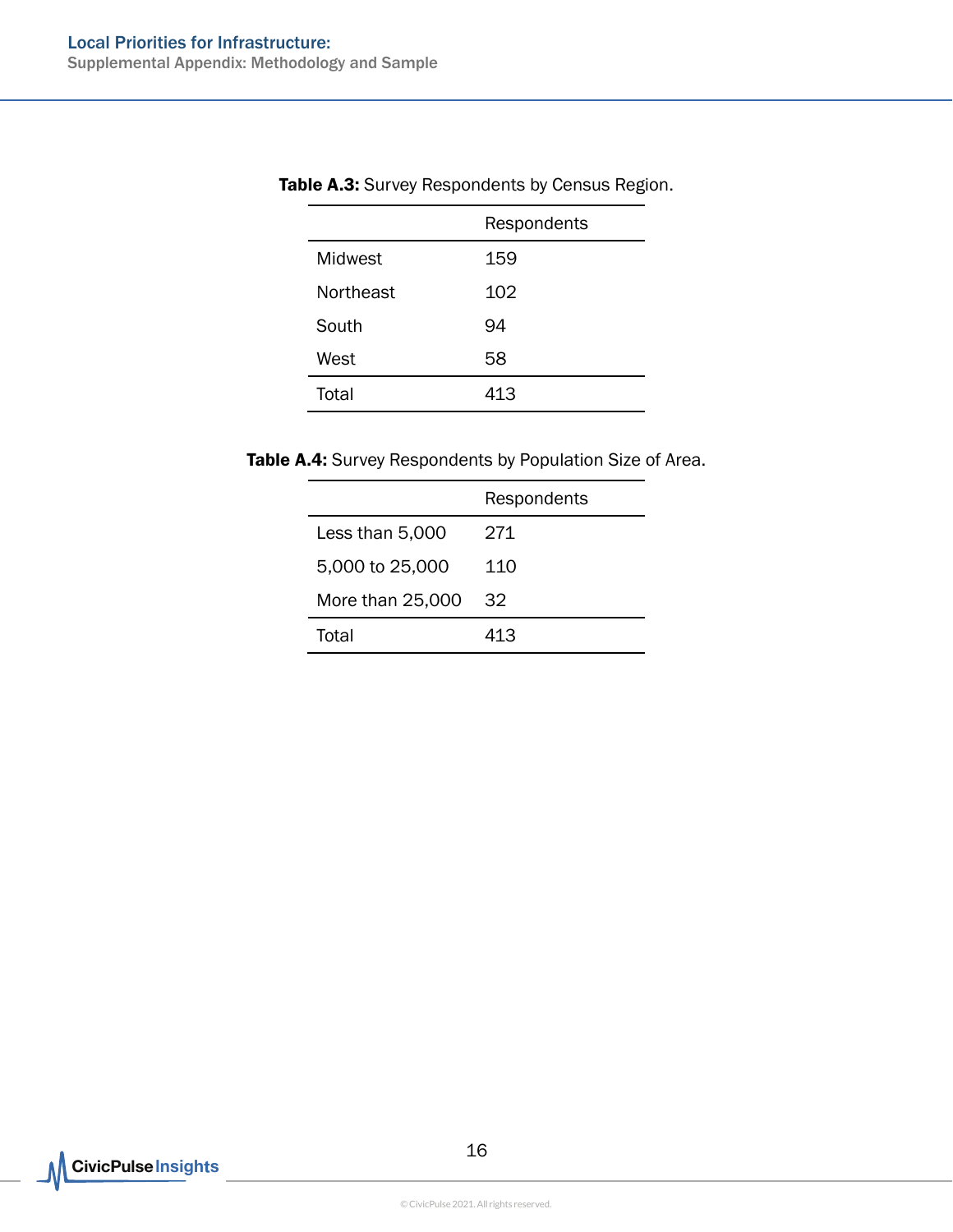

Source: CivicPulse (May 2021)

#### Figure A.1: Geographic distribution of respondents.

The geographic distribution of the survey respondents approximates the population distribution of the United States (Figure A.1). To characterize the representativeness of our survey sample, we match these respondents to the U.S. Census data for the areas which their local governments serve. Tables A.5–A.6 compare the sample and population medians for four Census-area spatial characteristics: population size, urbanicity, the proportion of residents with a 4-year college education, and the proportion of residents who voted for Trump in 2016.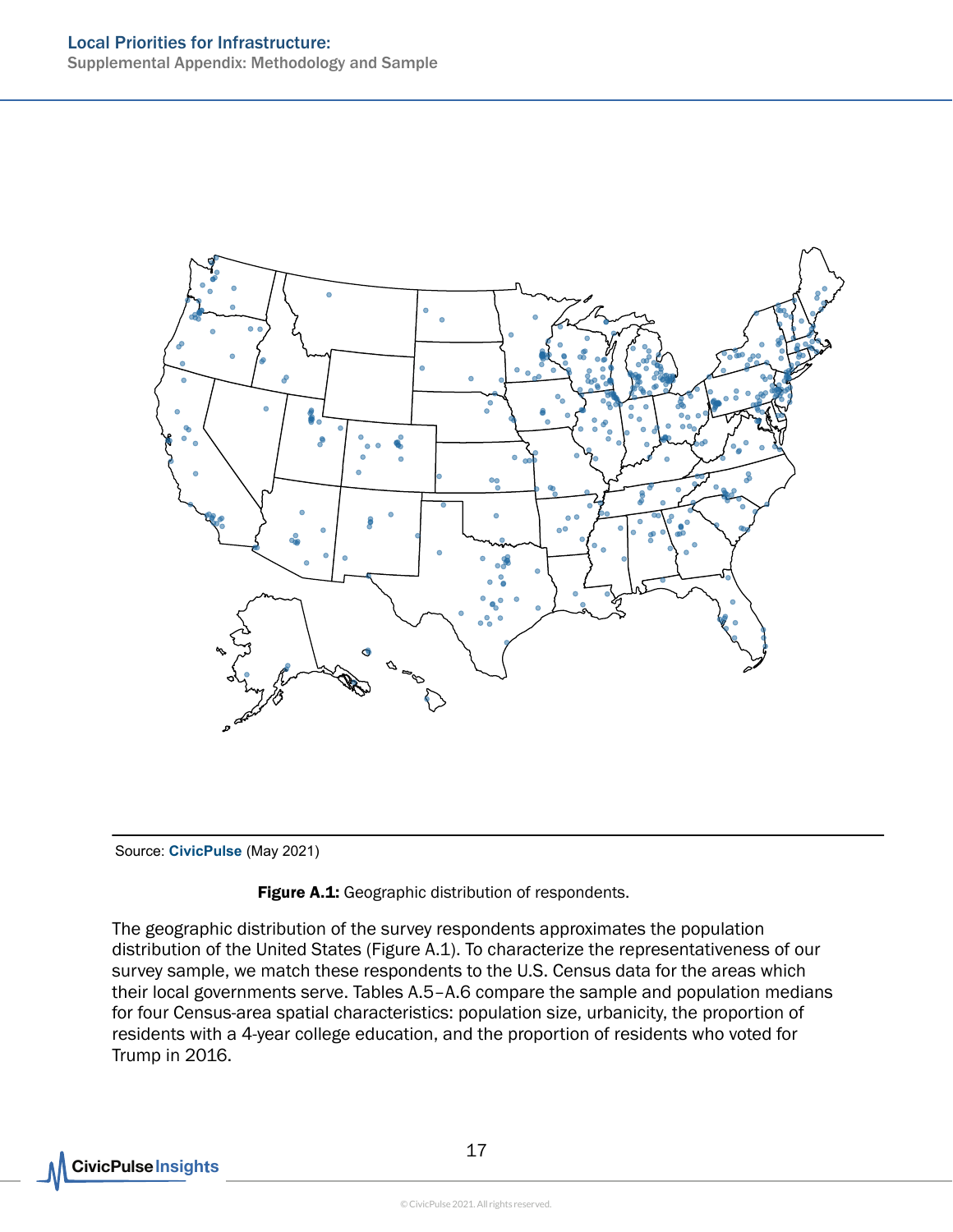|                                                        | Sample Median<br><b>Population Median</b> |       |
|--------------------------------------------------------|-------------------------------------------|-------|
| <b>Proportion Urban</b>                                | 0.96                                      | 0.72  |
| Proportion College-educated                            | 0.28                                      | 0.22  |
| <b>Population Size</b>                                 | 5,289                                     | 3.324 |
| Democratic Vote Share in<br>2020 Presidential Election | 0.45                                      | 0.39  |

#### Table A.5: Sample Representativeness among Sub-County<sup>1</sup> Officials

<sup>1</sup> This group includes officials from townships and municipalities

<sup>2</sup> Vote share estimated at the county level. Each sub-county government is matched to the relevant county in which it is contained.

#### Table A.6: Sample Representativeness among County Officials

|                                                        | Sample Median<br><b>Population Median</b> |        |
|--------------------------------------------------------|-------------------------------------------|--------|
| <b>Proportion Urban</b>                                | 0.39                                      | 0.40   |
| Proportion College-educated                            | 0.20                                      | 0.19   |
| <b>Population Size</b>                                 | 39,111                                    | 25,758 |
| Democratic Vote Share in<br>2020 Presidential Election | 0.33                                      | 0.30   |

Survey weights were also tabulated based on these four county-level characteristics using a post-stratification raking procedure. The Supplementary Appendix contains unweighted versions of each of the figures presented in the report.

The de-identified survey data for this report will be posted on the CivicPulse website. For additional questions about the data, please contact Michael Hotard at michaelhotard@civicpulse.org.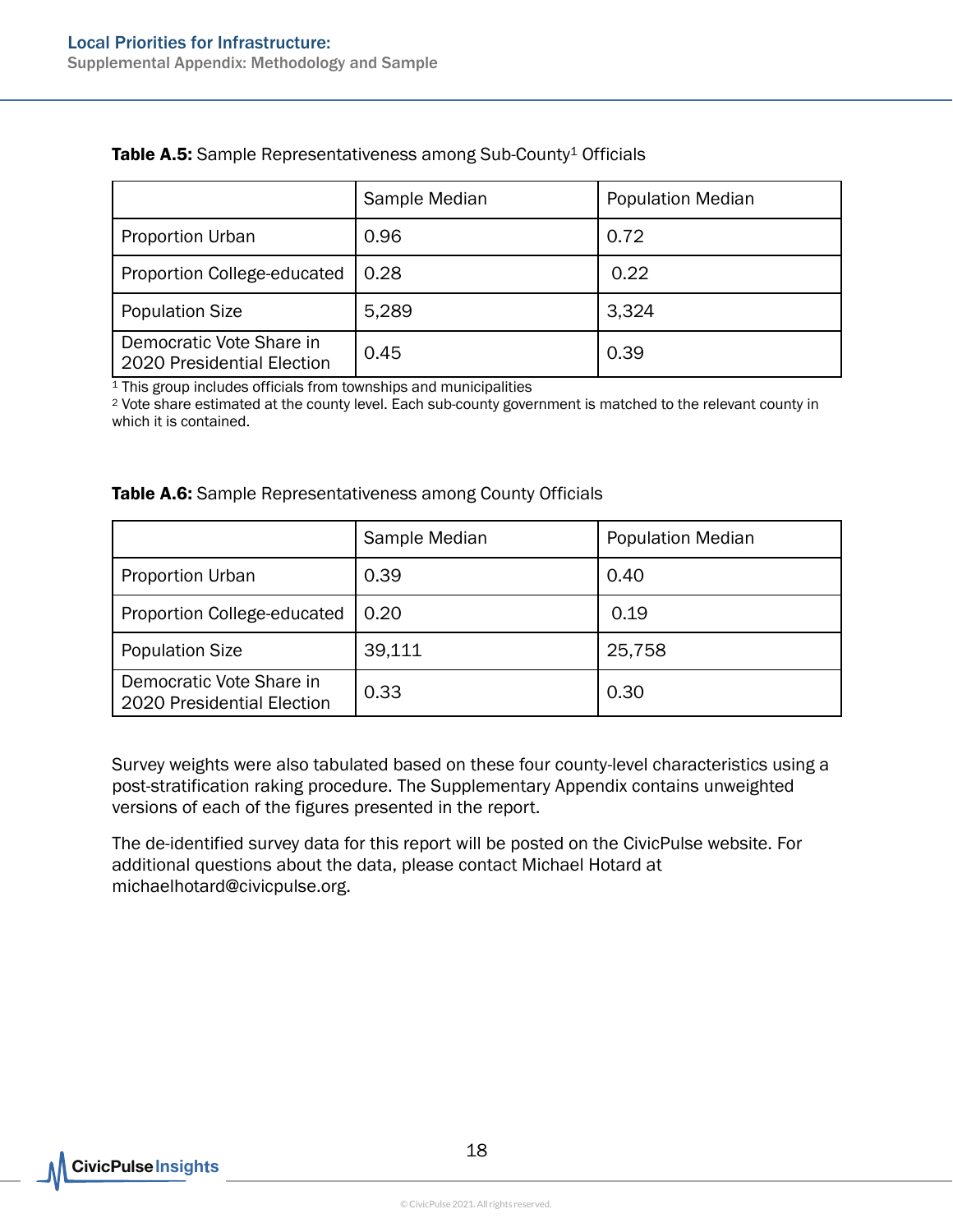# <span id="page-18-0"></span>**Questionnaire**

1) For each of the following items, would you favor or oppose the inclusion of funding in a new infrastructure bill?

The choices provided were: Favor, Neither favor nor oppose, Oppose

- Roads and bridges
- Mass transit
- Water and wastewater
- Broadband internet
- Electric vehicle infrastructure
- Public buildings/facilities
- Airports, ports, and waterways
- Clean energy
- Homecare services and elderly care
- Electricity grid
- Affordable housing

2) Infrastructure projects can have an impact on a range of issues in a community. When thinking about infrastructure generally, how important do you consider its impact on each of the following areas in your community?

The choices provided were: Not at all important, Somewhat important, Very important

- Business development
- Public health
- Jobs
- Racial equity
- Public safety
- Environment
- Quality of life
- Economic inequality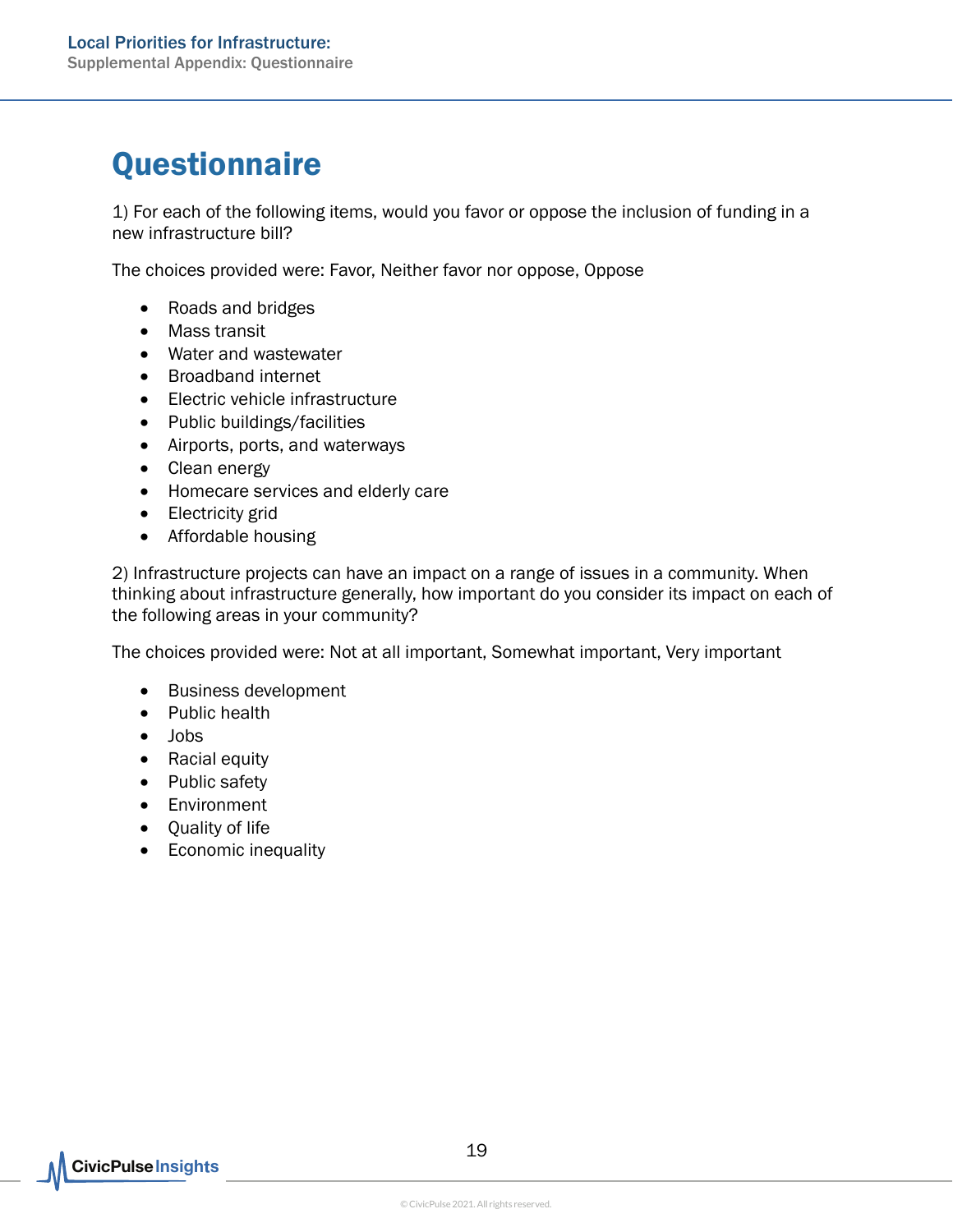## <span id="page-19-0"></span>Subsample Results by Census Region and Level of Government

#### <span id="page-19-1"></span>Infrastructure Bill

#### <span id="page-19-2"></span>Census Region

### Infrastructure Bill by Census Region

For each of the following items, would you favor or oppose the inclusion of funding in a new infrastructure bill?

|                                 | <b>Midwest</b> |       |           | <b>Northeast</b>         |        |            |
|---------------------------------|----------------|-------|-----------|--------------------------|--------|------------|
| Roads and bridges               | 95%            |       | 5%        | 95%                      |        |            |
| Water and wastewater            | 15%<br>83%     |       | 87%       |                          |        | 10%        |
| Broadband internet              | 78%            |       | 19%       | 73%                      |        | 17%<br>10% |
| Electricity grid                | 76%            |       | 19%<br>5% | 78%                      |        | 15% 7%     |
| Airports, ports, waterways      | 62%            |       | 5%<br>33% | 57%                      | 34%    | 10%        |
| Affordable housing              | 58%            | 29%   | 13%       | 51%                      | 31%    | 19%        |
| Homecare and elderly care       | 56%            | 28%   | 16%       | 46%                      | 35%    | 20%        |
| Public buildings/facilities     | 54%            | 38%   | 8%        | 62%                      | 25%    | 13%        |
| Clean energy                    | 52%            | 37%   | 11%       | 64%                      | 22%    | 13%        |
| Mass transit                    | 43%            | 37%   | 20%       | 59%                      | 27%    | 14%        |
| Electric vehicle infrastructure | 32%            | 40%   | 28%       | 43%                      | 37%    | 20%        |
| West<br><b>South</b>            |                |       |           |                          |        |            |
| Roads and bridges               | 93%            |       |           | 93%                      |        | 5%         |
| Water and wastewater            | 88%            |       | 12%       | 93%                      |        | 5%         |
| Broadband internet              | 71%            |       | 23%<br>6% | 72%                      |        | 9%<br>19%  |
| Electricity grid                | 71%            |       | 27%       | 77%                      |        | 20%        |
| Airports, ports, waterways      | 61%            | 30%   | 9%        | 64%                      |        | 32%        |
| Affordable housing              | 54%            | 22%   | 23%       | 54%                      | 30%    | 16%        |
| Homecare and elderly care       | 62%            | 27%   | 11%       | 50%                      | 35%    | 15%        |
| Public buildings/facilities     | 64%            | 27%   | 9%        | 48%                      | 41%    | 11%        |
| Clean energy                    | 49%            | 38%   | 13%       | 52%                      | 27%    | 21%        |
| Mass transit                    | 42%            | 38%   | 20%       | 44%                      | 37%    | 19%        |
| Electric vehicle infrastructure | 32%            | 43%   | 25%       | 42%                      | 32%    | 26%        |
|                                 |                | Favor |           | Neither favor nor oppose | Oppose |            |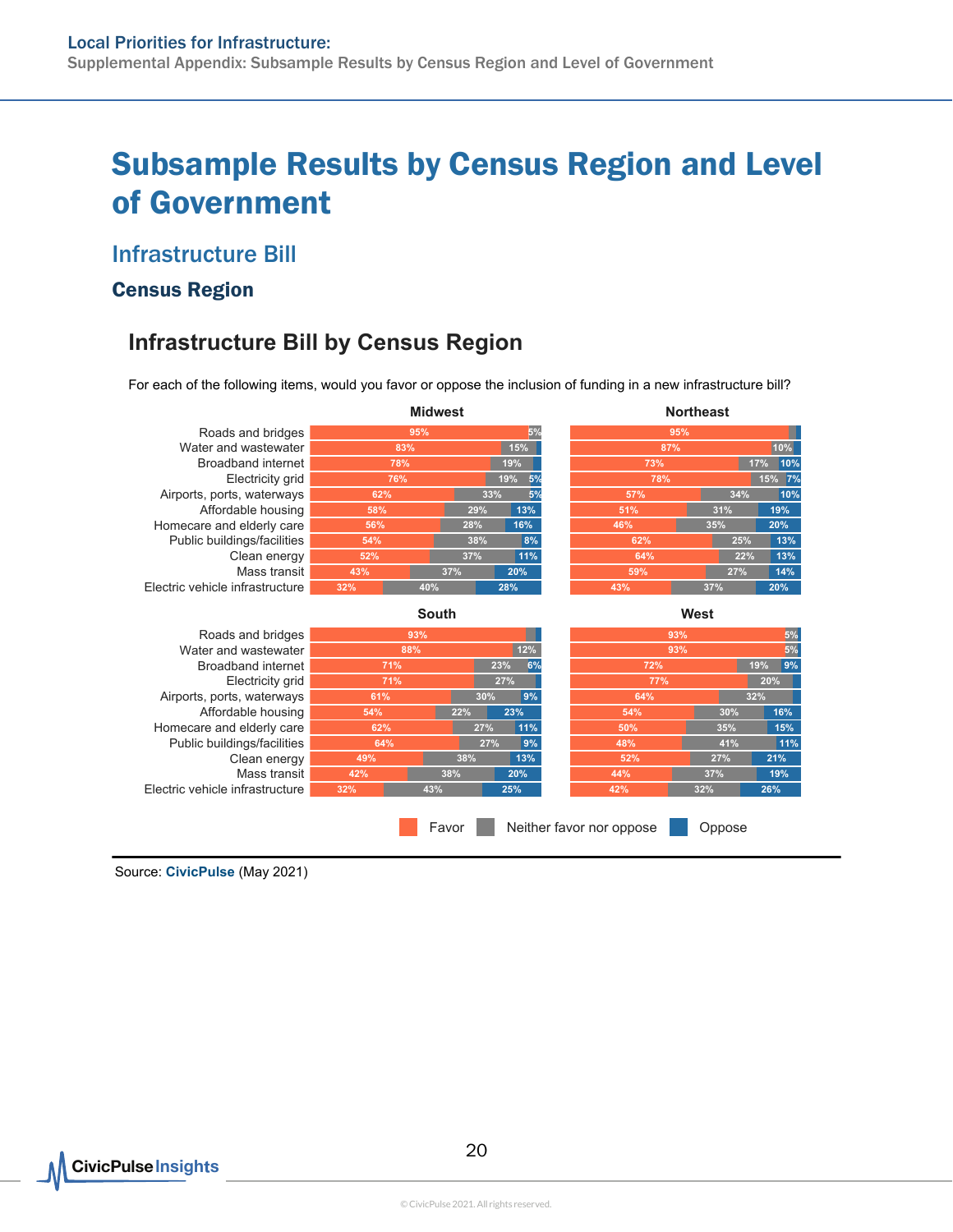Supplemental Appendix: Subsample Results by Census Region and Level of Government

#### <span id="page-20-0"></span>Level of Government

### Infrastructure Bill by Level of Government

For each of the following items, would you favor or oppose the inclusion of funding in a new infrastructure bill?

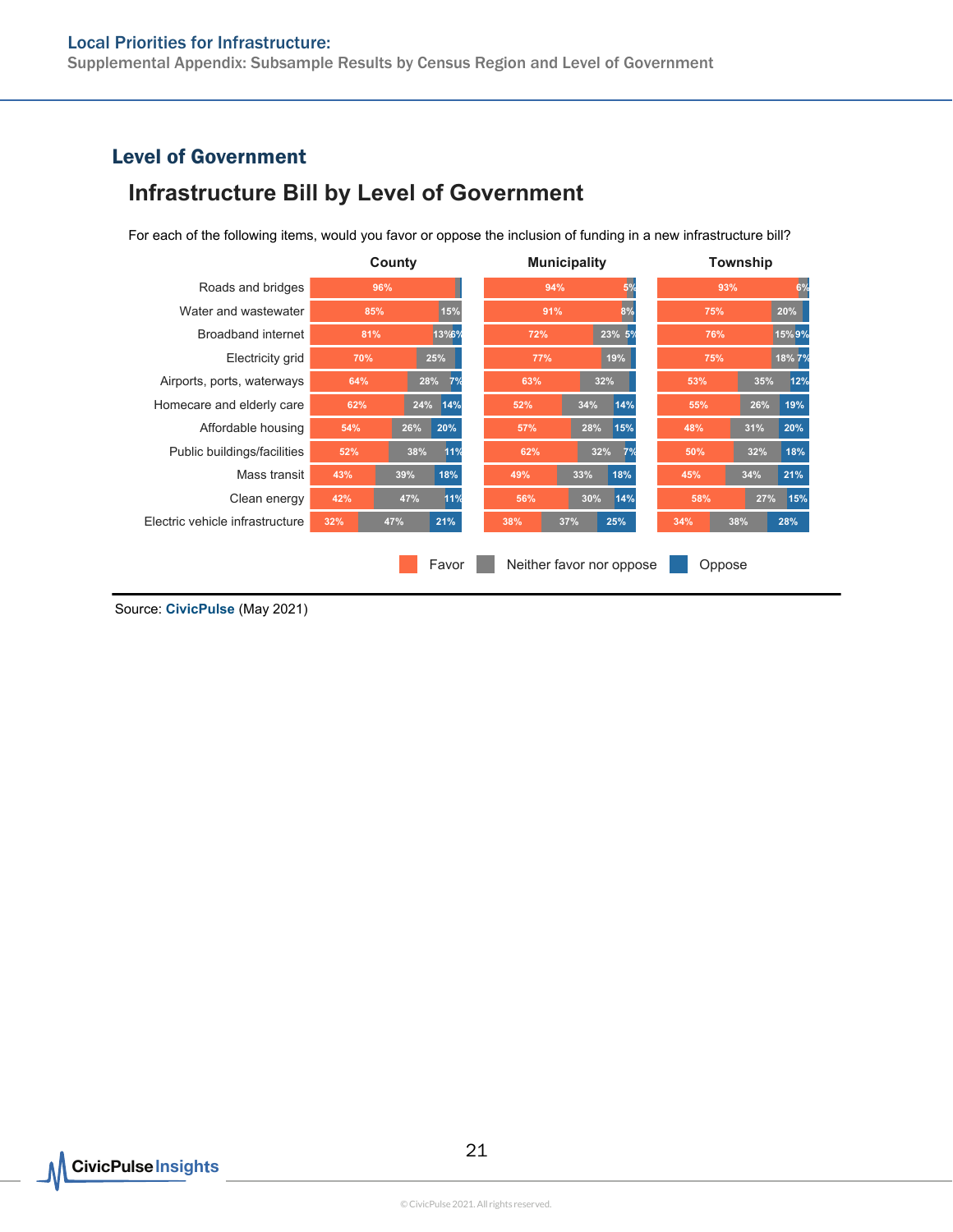### <span id="page-21-0"></span>Infrastructure Policy Priorities

#### <span id="page-21-1"></span>Census Region

### Infrastructure Policy Priorities by Census Region

When thinking about infrastructure generally, how important do you consider its impact on each of the following areas in your community?